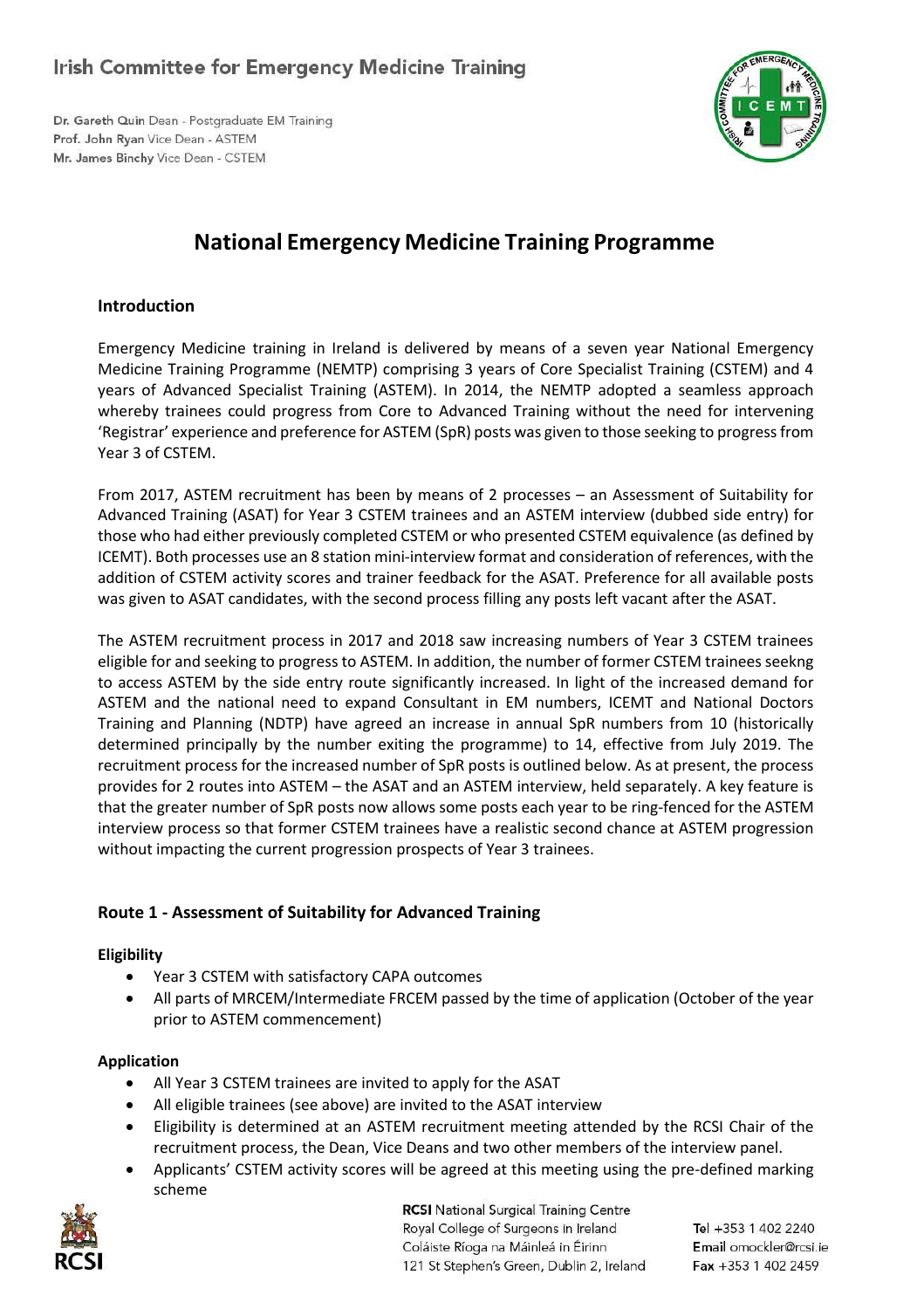#### **ASAT interview process**

- The inputs to the ASAT are:
	- o Scores from the 8 mini-interview stations
	- o CSTEM activity scores
	- o Consideration of references
	- o Consideration of interviewer feedback
	- $\circ$  Consideration of trainer feedback (solicited by means of a structured feedback form)
- Eligibility for appointment is decided by the panel based on consideration of all inputs, not simply on the basis of the interview score

#### **Appointment**

- A maximum of 11 posts are ring-fenced for the ASAT each year
- Appointable applicants are ranked based on the quantitative elements of the ASAT (interview and CSTEM activity scores combined)
- Where the number of appointable applicants exceeds 11, the top 11 ranked candidates are offered posts and the remainder are placed on a reserve panel
- Where the number of appointable applicants is less than 11, the remaining posts are made available to the ASTEM interview process

## **Route 2 – ASTEM interview – second chance and side entry**

#### **Eligibility**

**Either**

- Completed CSTEM with satisfactory final CAPA
- All parts of MRCEM/Intermediate FRCEM passed by the time of application

#### **Or**

- CSTEM equivalence, defined by ICEMT as follows:
	- o Three years post-internship clinical experience with:
		- a minimum of 18 months in Emergency Medicine in Ireland, UK , South Africa or Australasia
		- a minimum of 6 months in Anaesthesia/Intensive Care Medicine *or* evidence that the applicant has achieved the CSTEM competencies in this area by submission of the relevant work place assessments (emnow.ie – airway management, rapid sequence intubation, organ support, central venous cannulation, arterial cannulation).
		- a minimum of 6 months in Paediatric EM or acute paediatrics (desirable 2017 intake, mandatory 2018 intake)
		- $\blacksquare$  the remaining 12 to 18 months in EM or specialties relevant to EM medicine, surgery, orthopaedics
	- $\circ$  Experience must be within 5 years of application for ASTEM (the closing date for applications)
	- $\circ$  Applicants will be requested to seek and submit a structured appraisal form from their supervising Consultant for each post
	- o Current certification in ATLS, APLS, ACLS